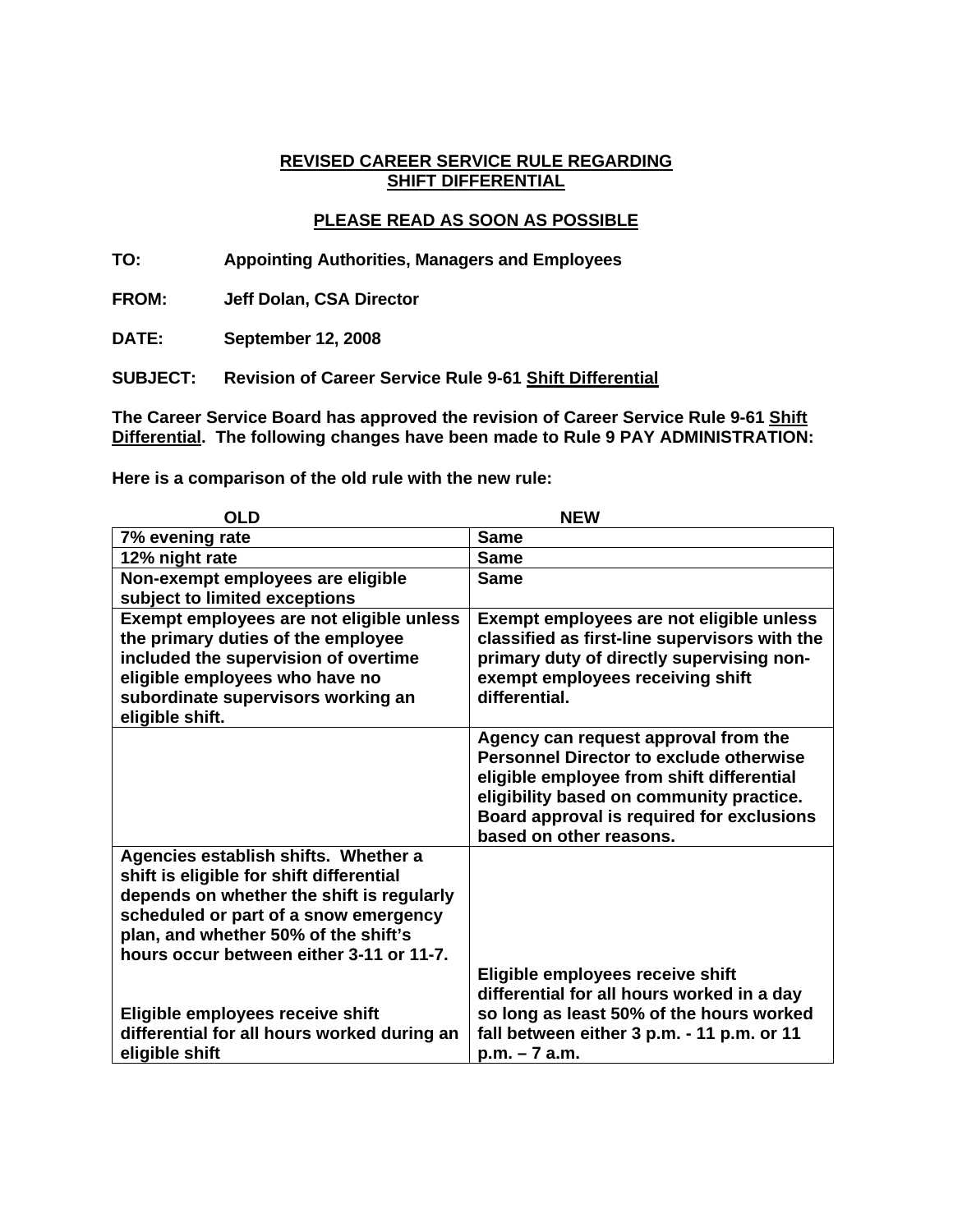## **MEMORANDUM**

#### **REVISION 31 SERIES C**

- **TO:** Holders of CSA Rule Books
- **FROM:** Career Service Board
- **DATE:** September 12, 2008
- **SUBJECT:** Revision to Career Service Rules

The Career Service Board has approved the revision of Career Service Rule 9-61 Shift Differential. The effective date of this revision is September 14, 2008.

|         | <b>Page Number</b>     | <b>Issuance Dates</b>        |
|---------|------------------------|------------------------------|
| Remove  | $9 - 8$<br>$9-9, 9-10$ | May 20, 2008<br>May 19, 2006 |
| Replace | 9-8 through 9-10       | September 12, 2008           |

# **PLEASE INSERT IN YOUR RULE BOOK AS SOON AS POSSIBLE. THANK YOU.**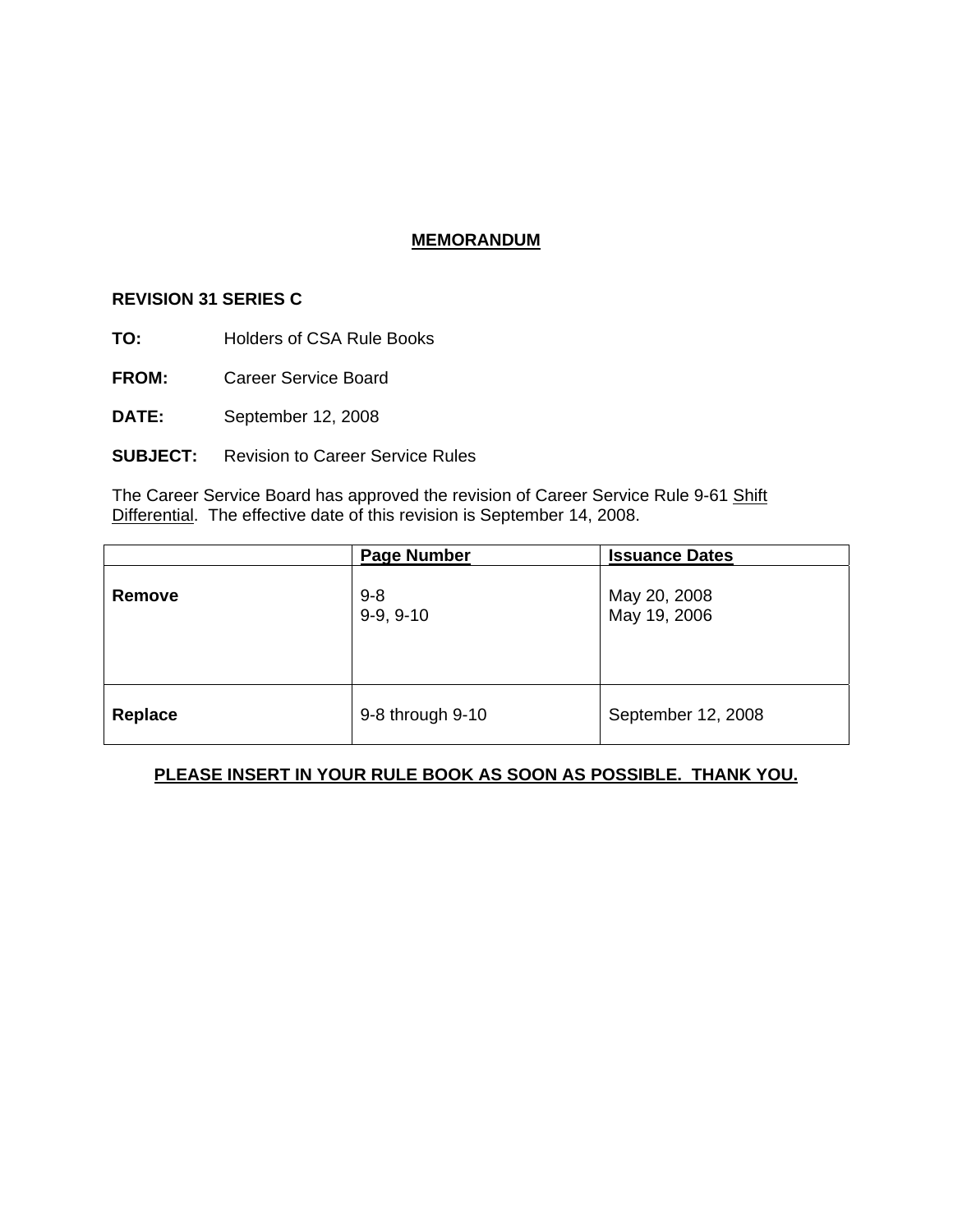- a. Numerous vacancies exist in the classification(s) that will be affected by the proposed pay practice;
- b. Recruitment has not been effective;
- c. Retention rate is low; and
- d. Market driven personnel shortages in the classification(s) are causing difficulty in fulfilling an essential mission of the City.
- 2. An interim market adjustment shall remain in effect for up to one (1) year. Nothing in this subsection prevents a new market adjustment from being established for the same classification(s), provided that all of the requirements of the previous subsection are met.
- E. Pay adjustment within the salary range
	- 1. An appointing authority may adjust pay for an existing employee, within that employee's current salary range, if the purpose is to eliminate pay inequity created by market conditions, so long as the existing employee's pay is being compared with the pay of a subsequent hire in the same department or agency who is:
		- a. In the same classification; or
		- b. In the same classification series or
		- c. In a classification in the same occupational group within the same career path performing similar types of duties; or
		- d. Subordinate to the existing employee in the existing employee's chain of command.

(Revised effective May 20, 2008; Rule Revision Memo 28C)

- 2. Employees in or above the classification of Manager 1 are not eligible for this pay adjustment.
- 3. A pay adjustment within the salary range requires the approval of the Personnel Director. The effective date of any such pay adjustment shall be the beginning of the work week following approval by the Personnel Director.

Page issuance date: September 12, 2008 Effective date: September 14, 2008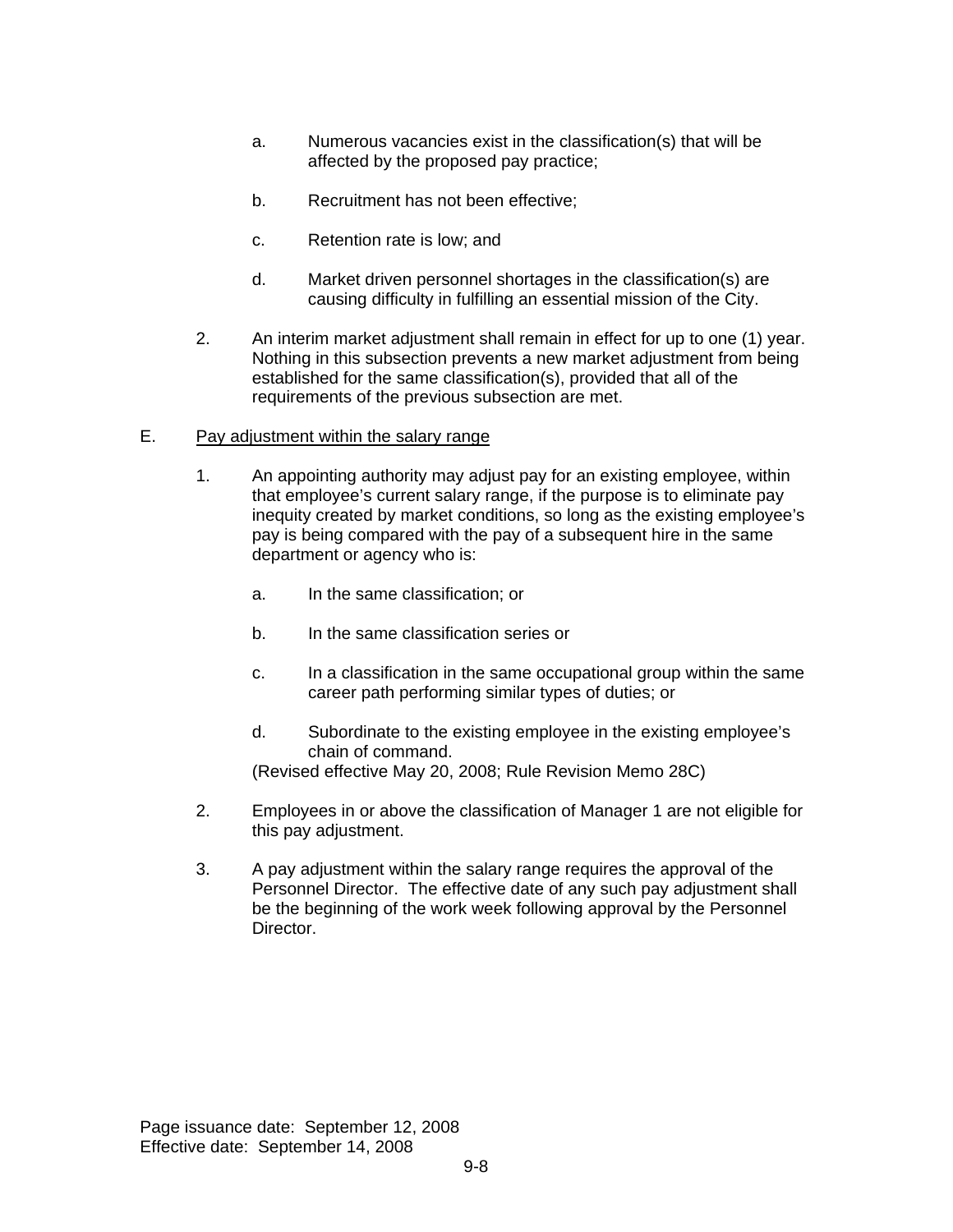### Section 9-60 Differential Pay Practices

9-61 Shift Differential (Revised effective September 14, 2008; Rules Revision Memo 31C)

- A. Employee eligibility:
	- 1. Employees in classifications in non-exempt pay schedules are eligible for shift differential, unless the employee is eligible for the health care differential as provided in this Rule 9 PAY ADMINISTRATION.
	- 2. Employees in classifications in exempt pay schedules are not eligible for shift differential, unless the employee is in a classification:
		- a. In which the Board has approved overtime based on community practice (unless also eligible for the health care differential as provided in this Rule 9 PAY ADMINISTRATION); or
		- b. Which is a first-line supervisory classification in which the employee's primary duties include the direct supervision of employees who have no subordinate supervisors and are receiving shift differential for the time the employee is supervising them.
	- 3. Employees in classifications in the short range or community rate pay schedules are not eligible for shift differential.
	- 4. The Personnel Director, upon the request of an appointing authority, may allow a department or agency to exclude otherwise eligible employees from receiving shift differential based on community practice. Requests based on other reasons require submission by the Personnel Director to and approval by the Board.
- B. The following rates shall be paid for shift differential:
	- 1. Night rate: Twelve percent (12%) of the current hourly rate of pay.
	- 2. Evening rate: Seven percent (7%) of the current hourly rate of pay.
- C. Shift differential shall be paid for all hours worked by an eligible employee in a work day under the following conditions:
	- 1. If at least half of the hours worked occur between 11 p.m. and 7 a.m. the employee shall receive the night rate;

Page issuance date: September 12, 2008 Effective date: September 14, 2008